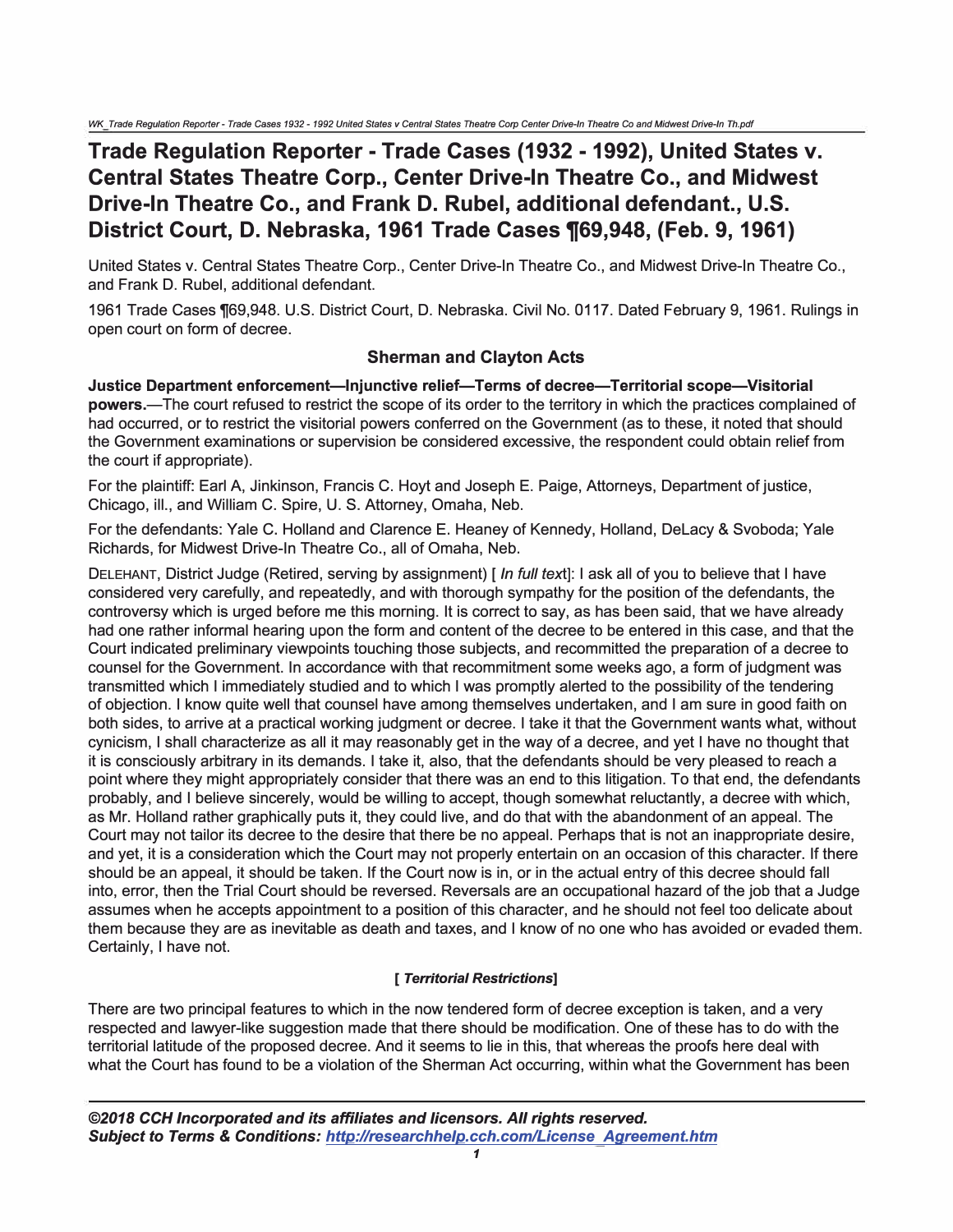*WK Trade Regulation Reporter- Trade* Cases *1932- 1992 United States v Central States Theatre Corp Center Drive-In Theatre* Co *and Midwest Drive-In Th.pdf* 

pleased to characterize and define as the Omaha area, the decree applies to the operations of the several defendants wherever they may be conducted. Now it does appear that two of these theatres are conducted by people who, I believe, are entirely engaged in the management of those theatres within the so-called Omaha area. One other is, as Mr. Holland has suggested this morning, conducted by a corporation which has a theatre operation elsewhere in Nebraska, and as Mr. Holland says, another in Texas, although the record, if not silent on that point, is not very eloquent about it. I confess I am not definitely aware of the Texas operation of Mr. Gould's company. I don't say that there is nothing on the subject in the record for I have had no opportunity to search the record again upon that point. As to Central States it does rather clearly appear here that it is engaged in the management and operation, or both, of theatres in both Iowa and Nebraska other than and beyond those located within the so-called Omaha area. So, the proposed decree contemplates injunctive action binding upon the defendants, or some of them, and potentially of course upon all of them, without limitation to the Omaha territory within which the proofs were completely tendered. I have not believed and do not believe that that is a real objection to the decree as submitted. It is, indeed, a matter which the Court might consider in territorially limiting the scope of the decree, but I do not believe that it is a mandatory limitation, and I consider that in this instance it is entirely appropriate that the decree in its operation be not limited thus territorially to the so-called Omaha area.

To that extent, therefore, I overrule the objections which, although not formally made here, are tendered very competently informally before the Court.

## *[ Visitorial Rights]*

The second, and I think equally urged point, possibly the more seriously urged point, has to do with the so-called visitation clause which is IV of the proposed decree. It has, of course, to be read in association with the shorter paragraph appearing as V because the reservation of the jurisdiction of the Court over the case is for protective purposes on all hands. It is there as much to protect the defendants against unwarranted oppression as it is to protect the Government against potential frustration of the decree I refer now to paragraph V.

I have repeatedly examined section IV, and while I am not without sympathy with the position which the defendants take, I do not feel disposed to acquiece in it. I do not consider that the visitorial rights therein outlined are calculated to be oppressive. I assume, in entering any decree that the Government will not administer it after the fashion of a witch hunt. If it does, then although it is the Government that is acting, the Government is not above the power of the Court to intercept it in its action; and if demands be made by the Government in furtherance of the visitorial authority or if an effort be made without formal demand oppressively to intrude into the affairs of the defendants, the defendants are not without resources. They may, with very considerable punctuality, apply to this Court for interceptive orders, and if they have ground for them, they will get them. They do not have to submit to Governmental tyranny. I believe that a reasonable right of observation of the affairs of a defendant which has encountered adverse results in litigation of this character is not intolerable and is actually to he expected, and I proceed upon the assumption that the Government of the United States in the enjoyment of the rights thus granted is not going to be irresponsible.

Therefore, I allow paragraph IV to remain. And broadly, I deny the objections to the form of judgment submitted and grant the motion for the entry of judgment hut with these modifications, which I shall acknowledge as being in the nature of the fruits of a "fly-speck" hunt and perhaps something reflecting no credit on the breadth of vision of the judge who offers them. They have to do pretty largely with grammatical conceptions in which I freely acknowledge I may be mistaken. I shall cite them and at the conclusion of the references, I shall inquire of counsel for the Government whether it desires to have me make the alterations in the form submitted or desires to the contrary to submit a completely new form.

(a) On page one, in the fourth line, strike out the word "and" and place a comma after the word "court."

(b) On page three, in the seventh line, strike out the word "to" and for it substitute the word "of."

(c) On page four, in the second line of the page, strike out the final letter of the word "theatres," so that the reference will be to "theatre season" instead of "theatres season."